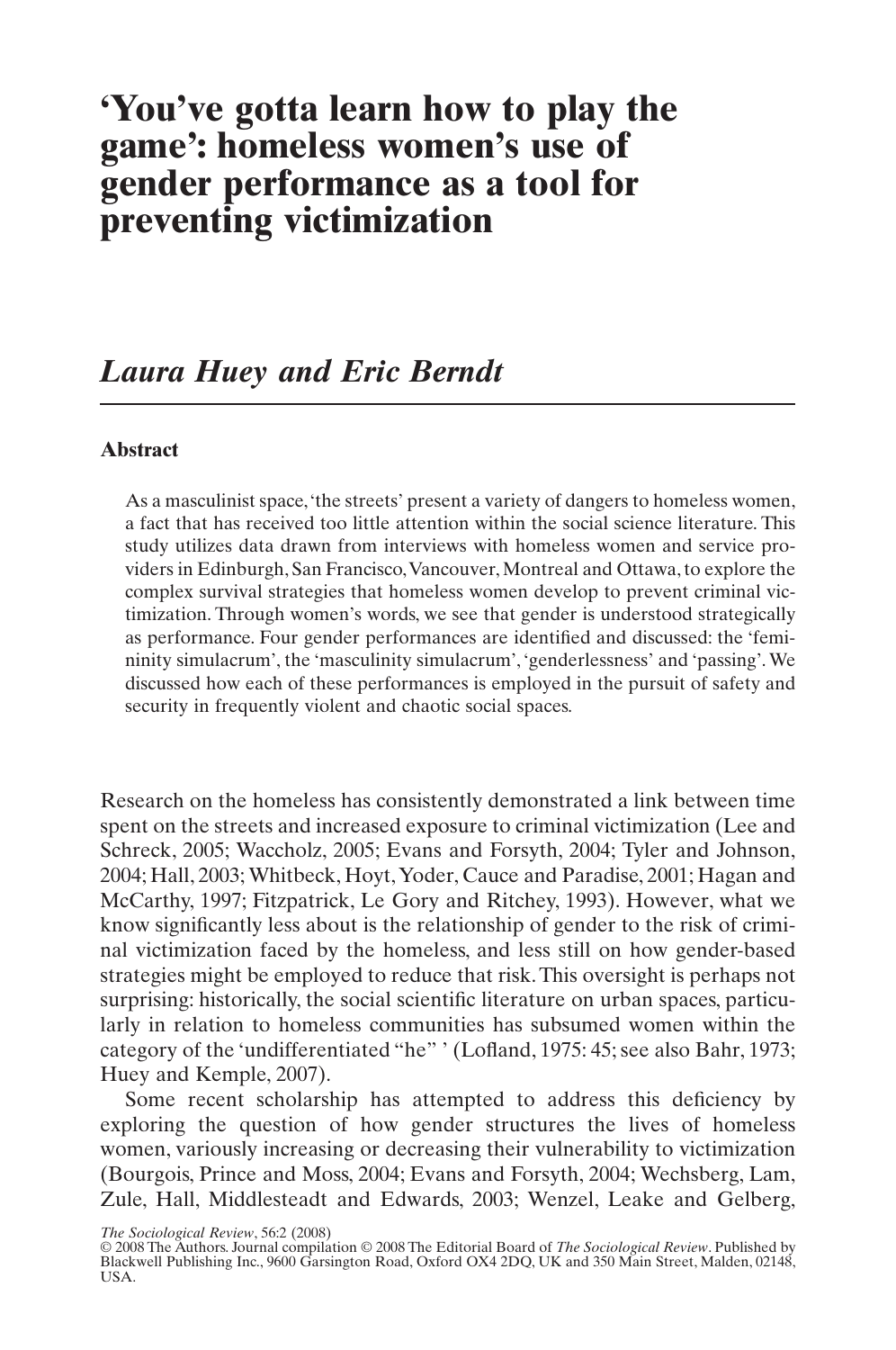2001; Wenzel, Koegel and Gelberg, 2000; Nyamathi, Leake and Gelberg, 2000; Wardhaugh, 1999; Passaro, 1996). Researchers have found, for example, relatively high rates of sexual exploitation, harassment and sexual violence experienced by homeless women (Evans and Forsyth, 2004; Wenzel, Leake and Gelberg, 2000; Maher, Dunlap, Johnson and Hamid, 1996; D'Ercole and Struening, 1990). Other studies have explored risk factors associated with women's experience of 'major violence' (Wenzel *et al*., 2001), as well as how experiences of violence impact upon homeless women's mental health (Goodman, Dutton and Harris, 1997; D'Ercole and Struening, 1990).

Despite increases in the available literature on the role that gender plays in patterns and modes of victimization experienced by homeless women, what remains largely missing from the social scientific literature are theoretically informed, empirically grounded analyses of the ways in which gender also structures the strategies that homeless women employ to protect themselves from victimization while on the streets. Of the studies located that examine homeless women's use of survival strategies, there is a decided focus on the resort to criminal activities, survival sex and other 'risky behaviours' (Nyamathi *et al*., 2000; Wechsberg *et al*., 2003; Maher *et al*., 1996; Golden, 1992). Further, much of this research focuses on strategies aimed at securing accommodation, food, drugs or other resources and does not address safety issues (Maher *et al*., 1996; Banyard, 1995).A notable exception can be found in the work of Evans and Forsyth (2004) who identify women's avoidance of shelters as a survival strategy in response to fears of predation; however, this particular method of staying safe is also used by homeless males (Huey, 2007). Similarly, in a study of crime fears among homeless women, Coston and Finckenauer (1993: 9) report 'the existing communications network that exists among these vagrants is relied upon as a daily means of survival. It seems that reports of victimization on the streets are followed by forewarnings about what areas of the city are safe and unsafe, and these thus reduce the fear of victimization'. Again, this strategy is not unique to homeless women (Huey, 2007).

In short, the present study is an attempt at contributing to our knowledge of the role that gender plays in the survival strategies developed by homeless women seeking to reduce their risk of victimization. In the pages that follow, we offer an analysis of interview data drawn from two recent studies of the homeless. During interviews for both, it was repeatedly noted that female participants variously described, performed for the interviewer, or were otherwise observed performing one of an identified set of gendered strategies aimed at preventing criminal victimization. The first of these strategies is what we term here the 'femininity simulacrum': a set of behaviours socially defined as female, including girlishness, flirtatiousness, emotionalism and/or maternalism. The second strategy is the 'masculinity simulacrum': a set of behaviours socially defined as male, including assertiveness and/or aggressiveness, toughness, fearlessness, and/or repression of emotions other than anger. The third strategy is 'genderlessness': rather than being a state of presentation, it is an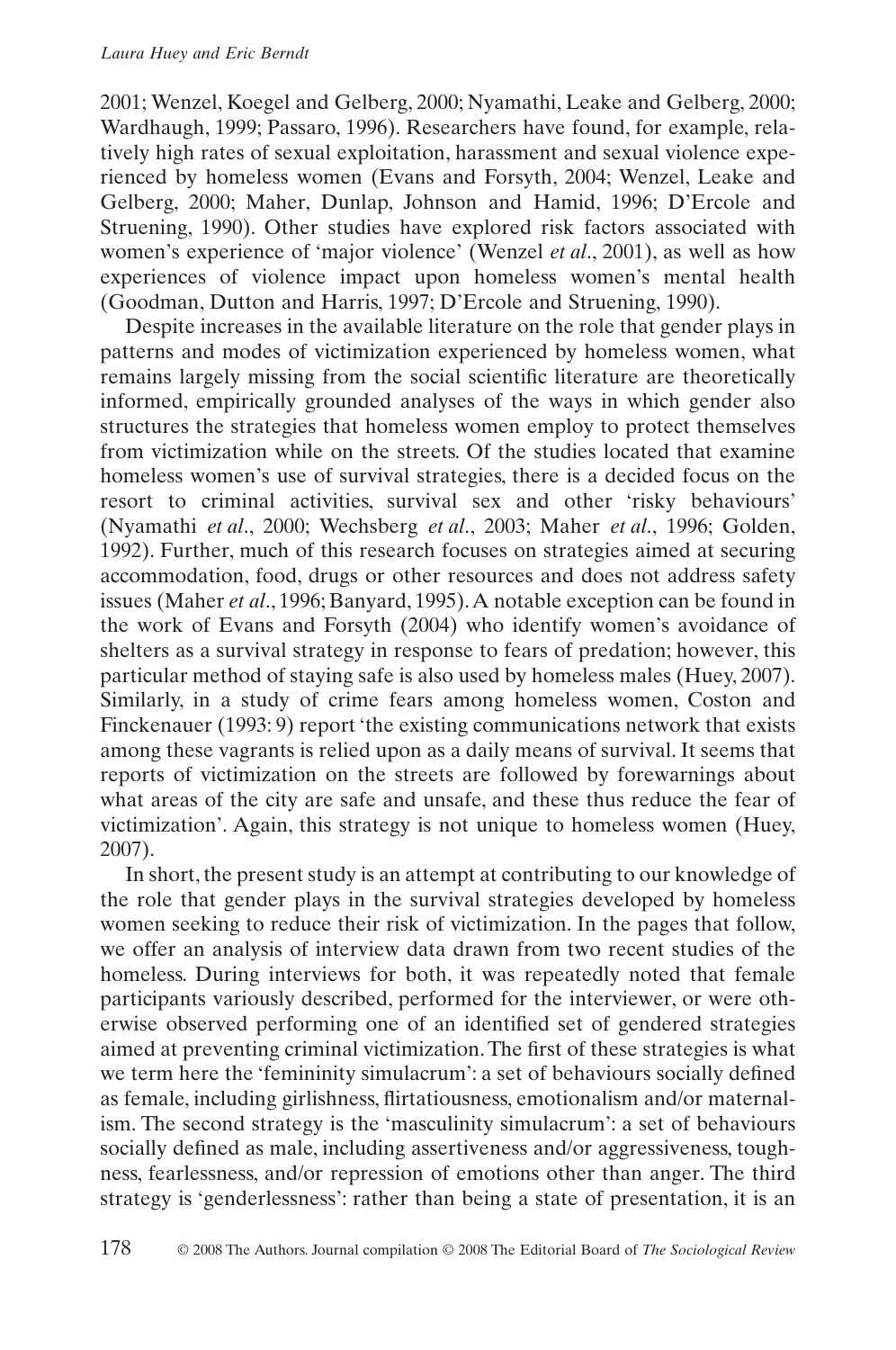attempt at invisibility through obscuring or hiding elements associated with a gender. The fourth and final strategy is what we term, with some irony, 'passing': this is an attempt by heterosexual females to present to male audiences as a lesbian. Each of these strategies is analyzed in the following pages using Judith Butler's theory of performativity and Erving Goffman's dramaturgical model.

The structure of this paper is as follows. First, we explain our methodology. Then we briefly explore Butler's theory of performativity and Goffman's dramaturgical model in order to provide a theoretical context for the analysis to follow. This discussion turns to an examination of the fears and dangers experienced by homeless women. We reveal the feelings of vulnerability expressed by the women who we interviewed, as well as their experiences of criminal victimization. Our focus then shifts to how these women attempt to protect themselves from both real and perceived criminal threats through the use of gender performances. In turn, we analyse the four different performances identified: the femininity simulacrum, the masculinity simulacrum, invisibility and passing. The article concludes with some final remarks on how these gender performances should be read as strategies of survival, and thus as expressions of women's agency.

### **Method of inquiry**

The present work is informed by two data sources. The first source derives from interview data produced from an ethnographic study of public policing of three 'skid row' districts: San Francisco's Tenderloin, Vancouver's Downtown Eastside and the Cowgate and Grassmarket district of Edinburgh (Huey, 2007). Although the subject of gendered experiences of crime and criminal justice was originally outside of the scope of this study, in interviews with female participants in each of the sites, women's unique experiences of victimization and the strategies they employ to keep safe became a recurring theme. Once the original study was complete, we extracted fifteen (15) interviews containing relevant material on issues of criminal victimization experienced by female participants and its prevention.This dataset included eight (8) interviews with female residents of the Tenderloin, Downtown Eastside and Cowgate and Grassmarket, as well as seven (7) interviews with area service providers (including outreach, shelter, mission and other workers).

In order to more fully explore the issue of homeless women's adoption of strategies to minimize their risk of victimization, a second study more narrowly focused on this issue of gender and victimization was conducted. Working with service providers in Montreal and Ottawa, we located and interviewed sixteen (16) homeless women about issues of safety and risk. Each woman was asked, in particular, about how they perform gender in 'the streets' and about whether they employed gendered survival strategies in attempts at keeping safe from victimization. This material is supplemented with data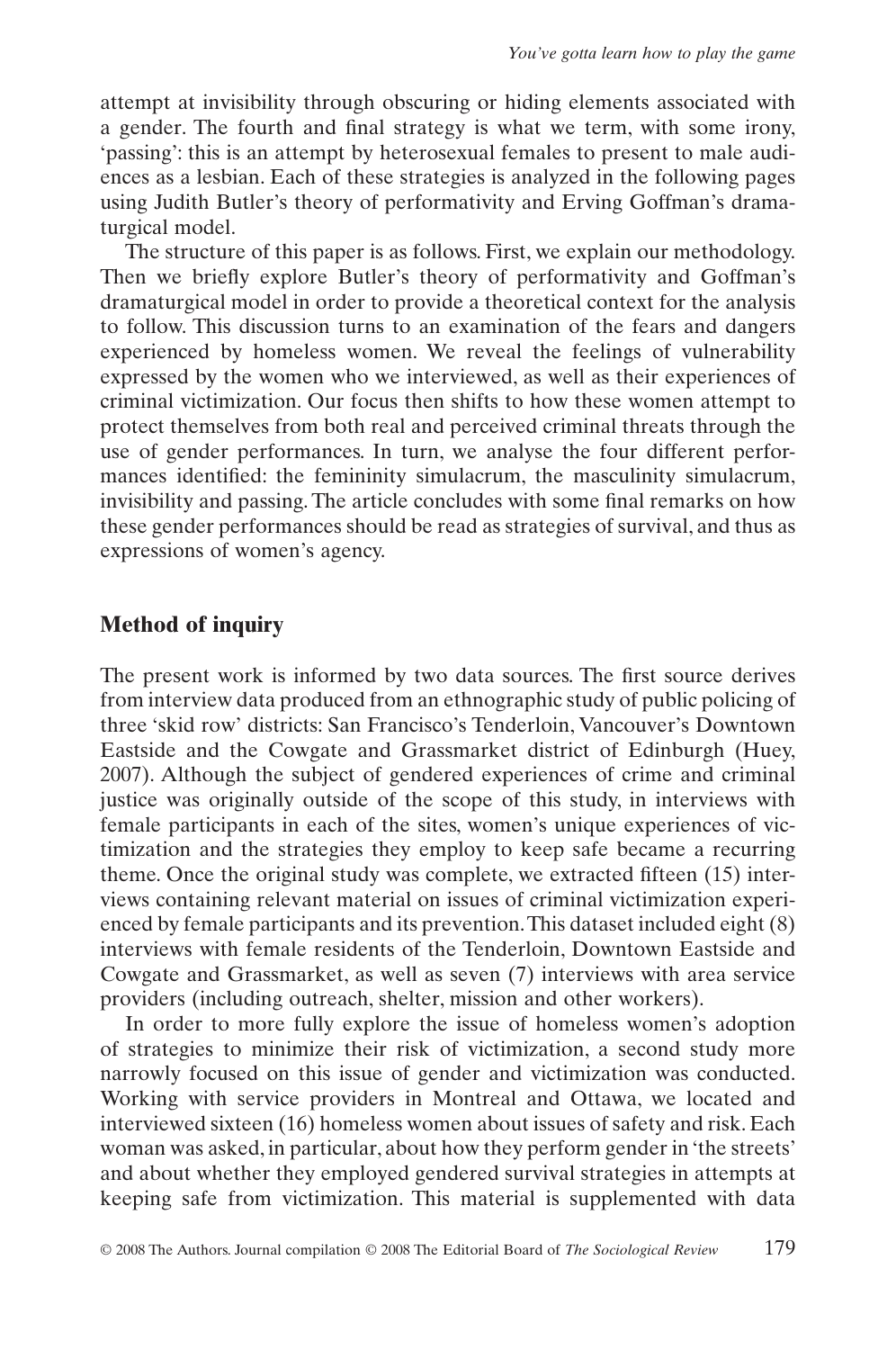#### *Laura Huey and Eric Berndt*

drawn from interviews with nine (9) service providers from three different organizations in Montreal and Ottawa. In total, forty (40) participants were interviewed across five cities (Vancouver, San Francisco, Edinburgh, Montreal and Ottawa), including twenty-four (24) homeless women and sixteen (16) service providers.

The women who participated in this study are a diverse group. They were drawn from a range of ethno-cultural backgrounds, including Aboriginals, Latinas, Afro-Americans, Scots, Anglo-Canadians and Franco-Canadians. Their ages range from seventeen to sixty. Some of the women were fairly new to the streets when interviewed; others had spent more than half their lifetime in street-based communities. While the majority of participants lack stable housing, a few rent rooms in rooming houses in and around some of the 'skid row' districts initially studied.

Our access to the homeless populations was facilitated by supportive community agencies. One of the strengths of the existing study is that we also draw here extensively upon interviews with area service providers. Outreach, mission, shelter, food line and other local service providers were included because they are often uniquely placed to assist in representing the experiences and views of their clients, and are frequently more likely to see and understand the nature of social patterns over time.

Semi-structured interviews were conducted with both groups. With homeless female participants, we posed questions focusing on a set of core concerns: safety issues facing women on the streets, personal experiences with crime, fears and feelings of vulnerability, strategies for responding to potential threats of victimization and individual presentations of gender. We note that both a strength and a limitation of the present study is that we did not ask the women interviewed questions concerning any illegal activities that they may be engaged in, such as drug selling and prostitution (although if interviewees volunteered this information it was duly noted). While such activities can create significant safety issues for the women involved, we wanted to move away from what we view as an over-emphasis within the social scientific literature on the role that 'deviant' activities play in street-based life. While it is the case that engaging in prostitution can place one in very risky circumstances, the reality of street-based life is that visiting a shelter or sleeping rough can also increase one's exposure to violence and other forms of victimization (Huey, 2007; Evans and Forsyth, 2004).

Service providers who we interviewed were asked to speak about the dangers their female clients face on the street, as well as about women's modes of adaptation in these spaces. To permit both sets of participants to feel more at ease, interviews were conducted in a conversation-like manner, which afforded us flexibility during the process so as to be able to capture more fully the beliefs, thoughts and experiences of differently situated interviewees.

All participants were advised that their names and other personal information known about them would be kept strictly confidential. To help preserve anonymity, each of the women has been assigned a pseudonym.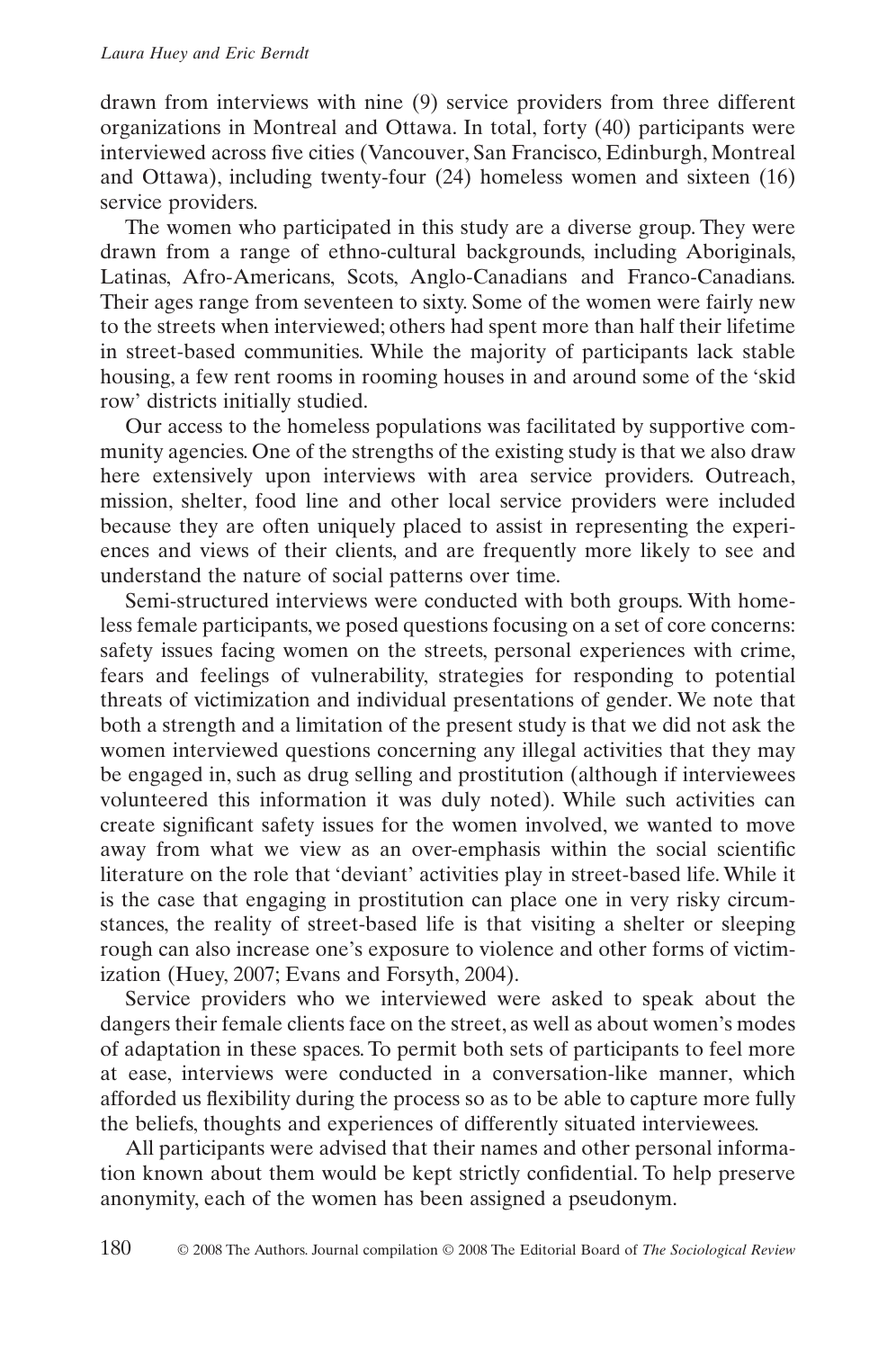### **Performing gender/gender as performance**

A woman's subjectivity is not stabilized or essentialized by identity categories (eg, race, class, gender) because her ways of existing in the world can shift depending on social relations, historical experiences, and material conditions (Jackson, 2004: 673).

In order to present an account of gendered performance, this study draws upon Erving Goffman's dramaturgical model and Judith Butler's theory of performativity. Context is provided for the reader through a brief examination of these two theoretical frameworks, including their potential points of similarity and difference.

In *The Presentation of Self in Everyday Life* (1959), Goffman articulates a theory of social interaction as performance. The dramaturgical model uses the concept of performance to explain how social roles are enacted strategically, both consciously and unconsciously, in order to convey to an observing audience messages that will lead to a favourable assessment of the actor (a social transaction that Goffman terms 'impression management'). In order for the actor to receive a favourable 'review', the performance must contain plausible elements. Thus, actors rely on the use of scripts, props, masks, costumes, and so on, to lend an air of credibility to their performance. However, of particular importance in this process is what Goffman (1959: 45) terms 'idealization'; for a performance to be accepted it must 'incorporate and exemplify the officially accredited values of the society'.

Goffman later prefigures poststructuralist feminism by arguing against essentialist notions of gender: 'one might just as well say there is no gender identity. There is only a schedule for the portrayal of gender' (1976: 8). For Goffman, gender is a social category that is expressed in the 'dialogic performance of identity' (1977: 326). And, to the extent that gender performances are intended to create meanings for a receptive audience – 'impression management' – such presentations can only be understood as strategic.

Judith Butler similarly adopts a performative approach to gender, in her seminal work *Gender Trouble* (1990), arguing that gender identities are not borne of fixed ontological categories, but rather represent discursive constructions fashioned through the iteration of social norms. Butler (ibid: 178) asks, 'In what sense is gender an act?' Her answer: "as in other ritual social dramas . . . the action of gender requires a performance that is repeated. This repetition is at once a reenactment and re-experiencing of a set of meanings already socially established; and it is the mundane and ritualized form of their legitimation" (ibid). Thus, she argues, gender 'identity' does not produce gendered behaviour; rather gendered behaviour constitutes one's gender 'identity'. These discursive performances are centred on the binaries of masculinity and femininity, and on those acts, mannerisms, practices and/or behaviours associated with one *or* the other of these oppositional categories.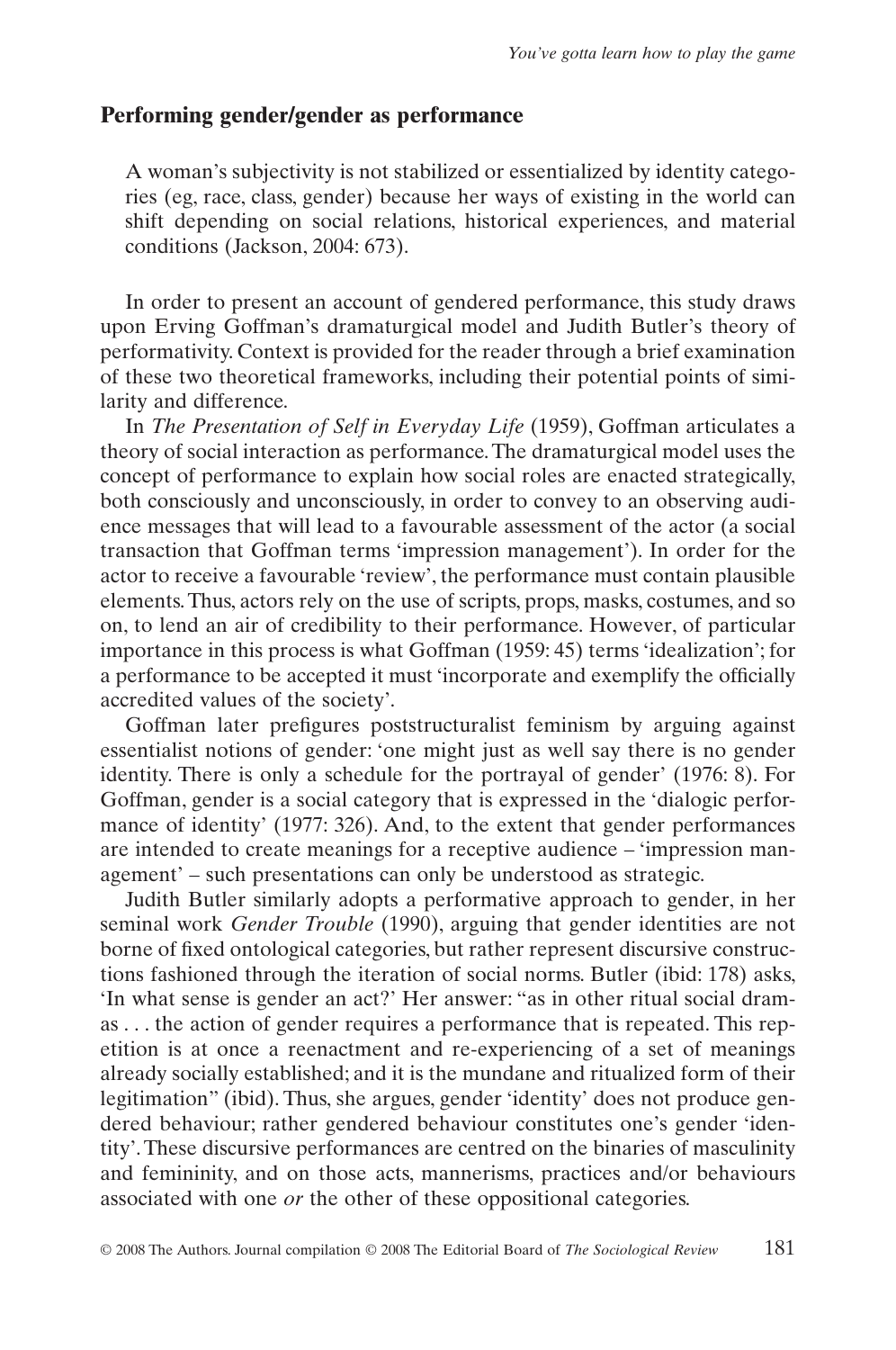#### *Laura Huey and Eric Berndt*

Other scholars have noted similarities between aspects of Goffman's dramaturgy and Butler's performativity (Dunn, 1997; Taylor and Rupp, 2004). A significant similarity can be found in the fact that the underlying premise of each theory is a view of identity and its attendant social behaviour as constructed phenomena performed as everyday reality. According to each theorist, the individual learns gender and the performance of social roles. Similarly, both Butler and Goffman conceptualize social behaviour as performance enacted for an audience. These performances are strategic in the sense that each is designed to benefit the actor. For Butler, performativity is about meeting society's expectations about identity and gender, expectations that are enforced through normative devices ('gender regulations') (2004). Individuals who meet or exceed these social expectations are rewarded (one need only look to beauty pageants and male sports competitions to see this reward process enacted); social actors who behave in non-normative ways are punished through social exclusion, violence, imprisonment and so on. For Goffman, performance is similarly strategic: actors seek to create favourable impressions in others in order to accrue increased social status and other benefits. In a society where everyone is rewarded for citing the norm, a woman who presents as 'girlish' in appearance, attractive, charming and even mildly flirtatious, is often more likely to cast a favourable impression at a job interview than the woman who is either plain in appearance or 'masculine' in demeanour. Whereas the former woman meets social ideals, the latter may invoke a sense of unease within an audience that has little tolerance for perceived gender ambiguities. A further point of similarity: both Butler and Goffman understand social performance as acts that reproduce hegemonic values. To perform gender – and later we will argue that this includes what we term here 'genderlessness' – is necessarily to affirm conceptions of what it means to be masculine or feminine.

Butler and Goffman are sometimes held to differ in relation to the issue of agency. While both theories hold that individual performances bring the potential for strategic benefits, Butler has been criticized for either disallowing, or limiting the potential for intentionality in performance. For Butler, all attempts to re-code meaning are restricted *a priori* by the language, acts and symbols of dominant discourse. This position is seen as being in contrast to that of Goffman, for whom intentionality is clearly a critical element in image management. For example, in Nelson's (1999: 334) reading of *Gender Trouble* she claims that slippages – those failures of identity iteration which serve to subvert gender both in cases where it is exceeded and where it is not accomplished – cannot be 'conscious or intentional'. She further adds that, '[Butler] emphasizes this point as she derides other approaches that vest the subject with agency . . . it seems that for Butler any assertion of intentionality within the doing of identity necessarily assumes a masterful humanist subject, one that lies 'outside' power/discourse matrices' (ibid: 334).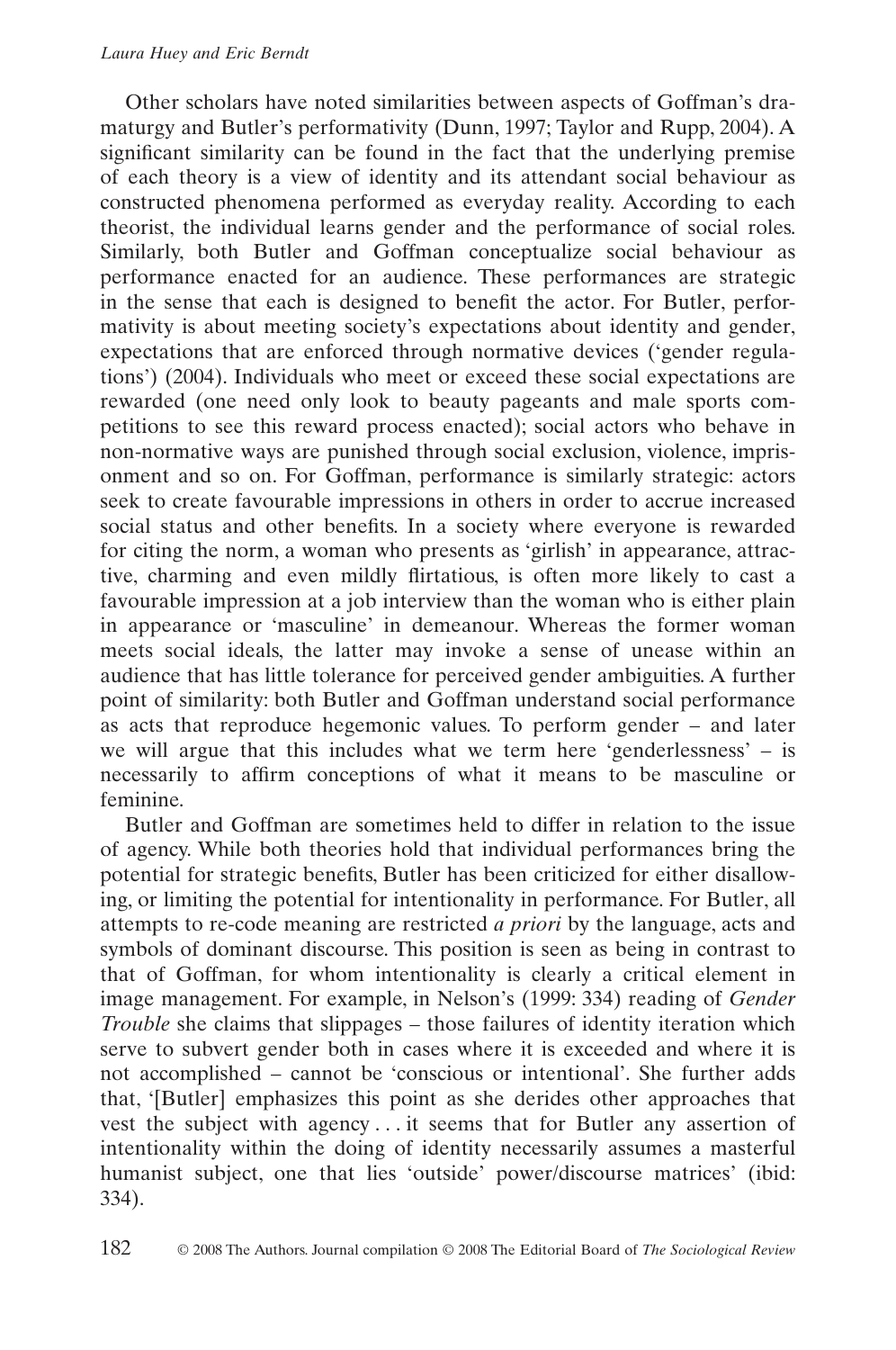The dense prose and ambiguity rife in some of Butler's texts can easily lead to misinterpretations of her work. However, one need only reference her writing on drag as performance to understand that Butler is keenly aware of the fact that people can consciously alter their presentations of gender. For example, Butler makes her knowledge of this fact explicit in a section of *Undoing Gender* (2004) where she discusses her discovery of the importance of slippage while watching drag performances: 'I also experienced in that moment a certain implicit theorization of gender: it quickly dawned on me that some of these so-called men could do femininity much better than I ever could, ever wanted to, ever would. And so I was confronted by what can only be called the transferability of the attribute'. What Butler is describing is not simply parody, but rather intentional imitative performances, performances that reveal the constructed nature of gender through the transferability of its associated traits. Her point is not that individuals lack agency and thus subjectivity, but rather that gender performances are discursive. Thus, when men don 'women's clothes' and perform femininity, their ideas as to what constitutes the feminine subject are locked into existing cultural constructs; they are not inventing new gender performances. Within this conceptualization of gender, Butler's account of performativity allows room for individual agency, but an agency that is always negotiated in relation to the categories created as ontological realities – gender, race, sexuality, and so on. Hardt and Negri (2004: 200) offer a complementary reading of Butler's thoughts on the role of agency within performativity:

Against critics who charge that her notion of gender performativity credits the individual subject with too much volition and autonomy, as if each of us could decide each morning what to perform that day, Butler has to insist repeatedly that such performances are constrained by both the weight of past performances and social interactions. Performance, like habit, involves neither fixed immutable nature nor spontaneous individual freedom, residing instead between the two, a kind of acting in common based on collaboration and communication (Hardt and Negri, 2004: 200).

In short, Butler has constructed a discursive theory of performativity that draws on both the symbolic and interactive dimensions similarly found in Goffman's dramaturgical analysis. While Butler places greater emphasis on the unstable nature of gender, permitting us to understand gender play as dynamic processes delimited by discourse, Goffman's theoretical framework provides tools for examining the details of these performances, in particular how certain mannerisms, props, costumes, and so on are imbued with symbolic meaning by both actor and audience. Integrated, these two theories provide a nuanced means of understanding gender performance as strategy. Within the paragraphs that follow, we employ these two theories in tandem to explore the four gendered survival strategies previously identified.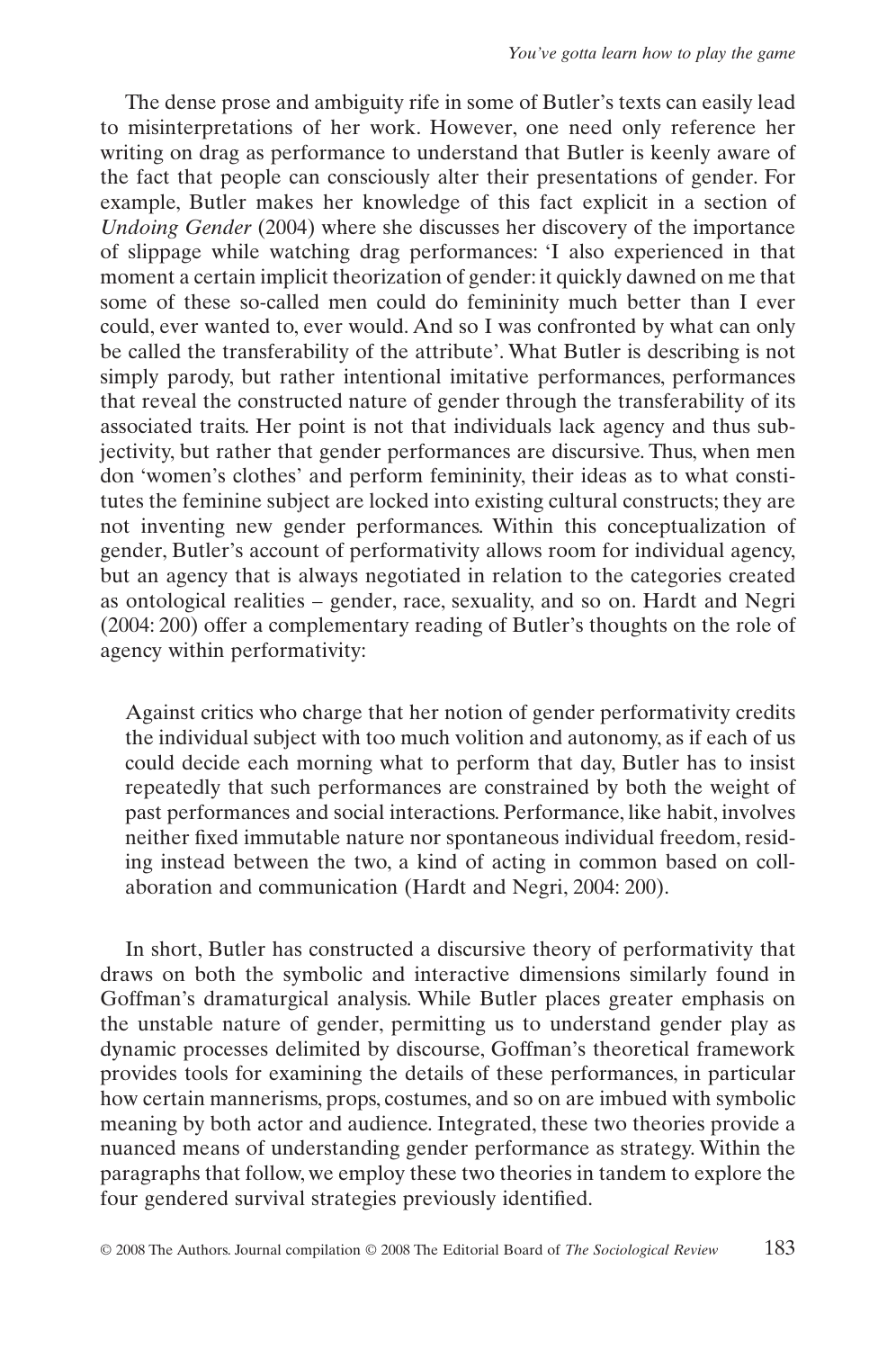### **Fears and dangers**

I always get by, one way or another

– Alicia, a resident of the Tenderloin.

In a study of homeless women in London, Julia Wardhaugh (1999: 104) defines 'the streets' as 'the quintessential male space' in which women appear only 'in a shadowy way' (see also Golden, 1992). The marginal presence of women 'on the streets' is clearly not a reflection of their numbers among the homeless. Rather, as we discovered through interviews with women from five different communities, it frequently represents a tactic that is adopted in order to stay safe within a community that they view as unsafe, violent and chaotic – that is, as dangerous for women.

In interview after interview, the women that we spoke with reported feeling vulnerable to a variety of dangers on the street. For instance, in answer to the question of how life is hard for women in San Francisco's Tenderloin, Alicia looked up solemnly and stated, 'Because you can get assaulted by anybody. Anyone can assault you'. Penny advised that she doesn't ever leave her Montreal shelter at night because, 'you can get attacked . . . I am very scared of being attacked at night'. Dawn spoke about women's vulnerability to sexual exploitation, '[Men] think we're vulnerable. They think they can use us; they can do whatever. "You sleep in my bunk, baby you've got to do something for me" '. Sylvie from Montreal worries about violence from youth from outside the community who come into her neighbourhood looking for a 'good time': 'You know there's these young kids, out partying, and you never know if you are going to get your head blown off'. Not surprisingly, a shelter worker says of her clients, 'They are scared when they come [here]'. For still others, however, the missions and shelters are also scary places. When asked if she ever feels uncomfortable in public spaces, Katie, a seventeen year old who 'hangs out' at a mission for access to food and other resources, quickly responds, 'Yeah, all the time, cause I hang out in this shelter and it is full of men. Alcoholics, drug addicts. It is no place for a girl'.

Women with access to hotel rooms also express concerns about their safety when 'home'. For example, Betty in San Francisco complained of being fearful because of the ease with which entry could be gained to her room. She described the 'constant knocking' on her door by neighbours and others seeking to access to her room (claiming the need to hide from someone or a safe space to consume drugs).These incursions into her 'private' space left her feeling vulnerable to thefts and potential violence.

We also received a number of reports of individual experiences of victimization ranging from harassment and physical assaults to accounts of sexual exploitation and abuse. Tina, an Aboriginal woman, advised that 'there is a lot of victimization against Indians . . . and Metis' in Canadian street communities. She herself had recently been subjected to harassment by a former male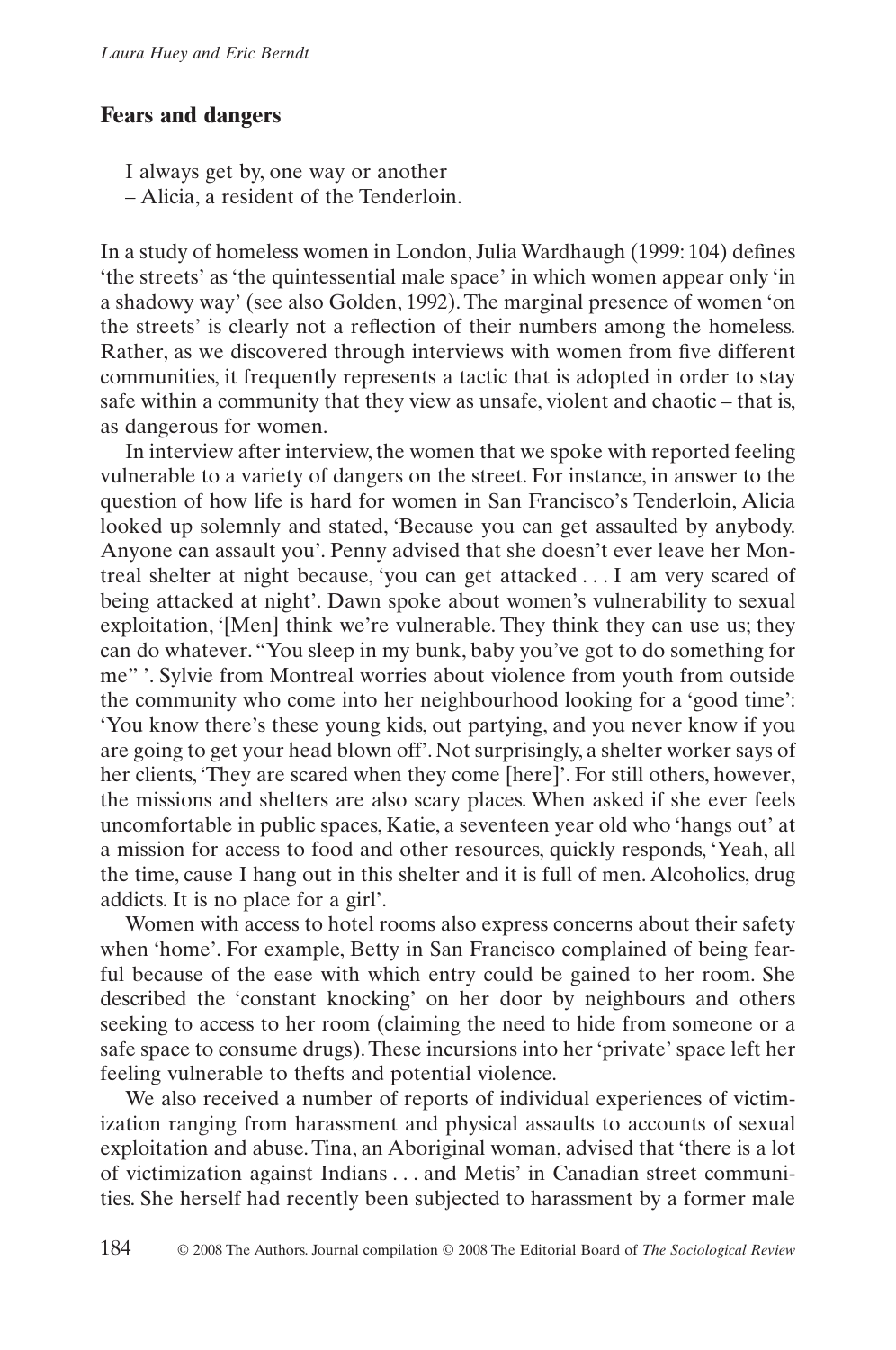friend who had told her that he would 'kill my cat and that he will kill me too'. When she subsequently encountered him across a street he began to throw empty beer bottles at her while she ran away.Another woman, Kelly, told us of a random assault over a cigarette:

I was walking down the street and this guy came up to me and said 'do you got a cigarette?' and I went, 'No, I don't' and he beat me up. And he was on a bicycle and he started punching me you know, and my arm wasn't well yet, and I had an accident. He started punching my arm... someone beat you up, you know cause you don't have a cigarette.

Outreach workers related stories of the sexual exploitation of vulnerable women. There is the not uncommon story of Sally, told by an outreach worker in Edinburgh:

She was a lady in her fifties who had a lot of physical health problems and mental health problems... chain smokes, like a drink. Wasn't supposed to drink because of physical problems, diabetes, she was incontinent . . . She was always filthy, stained . . . She was a really sad, sad old lady, but she was also a very nice old lady. You could sit and talk to [her]. She would love you, and wanted love. There was a guy called Willie who was a street drinker [alcoholic] in his sixties, maybe seventies...Willie was getting Sally drunk and taking her up to his flat over here. He'd take her back up there, have her drunk, do his business with her. She was lonely, she liked company . . . he was using her, and she wasn't in a position to really say no because of her mental health, because of her loneliness... about four months ago Sally died in Willie's flat. What happened was that Willie got her drunk again, took her up to the flat, and she had a massive heart attack in his bed.

Similarly, shelter workers in both Montreal and Ottawa explain that sexual and physical assaults on female clients were not uncommon: 'We see a lot of assaults over drug debts or just being on the street. We see a lot of sexual assault'. For women, like Celeste, the threat of sexual assault is something that affect the choices they make: '[I'm] not putting so much, so much makeup on and short skirt, because that will entice a guy to hold you down and rape you and all that. Or you get too drunk and you don't know what you're doing, and the guy will force sex on you'.

A local service provider in San Francisco describes her clientele in the following terms: 'most of the women that I work with are very savvy. They're very, very savvy'. This is not surprising given that to remain safe, homeless women must develop complex strategies to decrease their risk of victimization.Within the sections that follow we explore four of these strategies, each of which utilizes gender-based performance.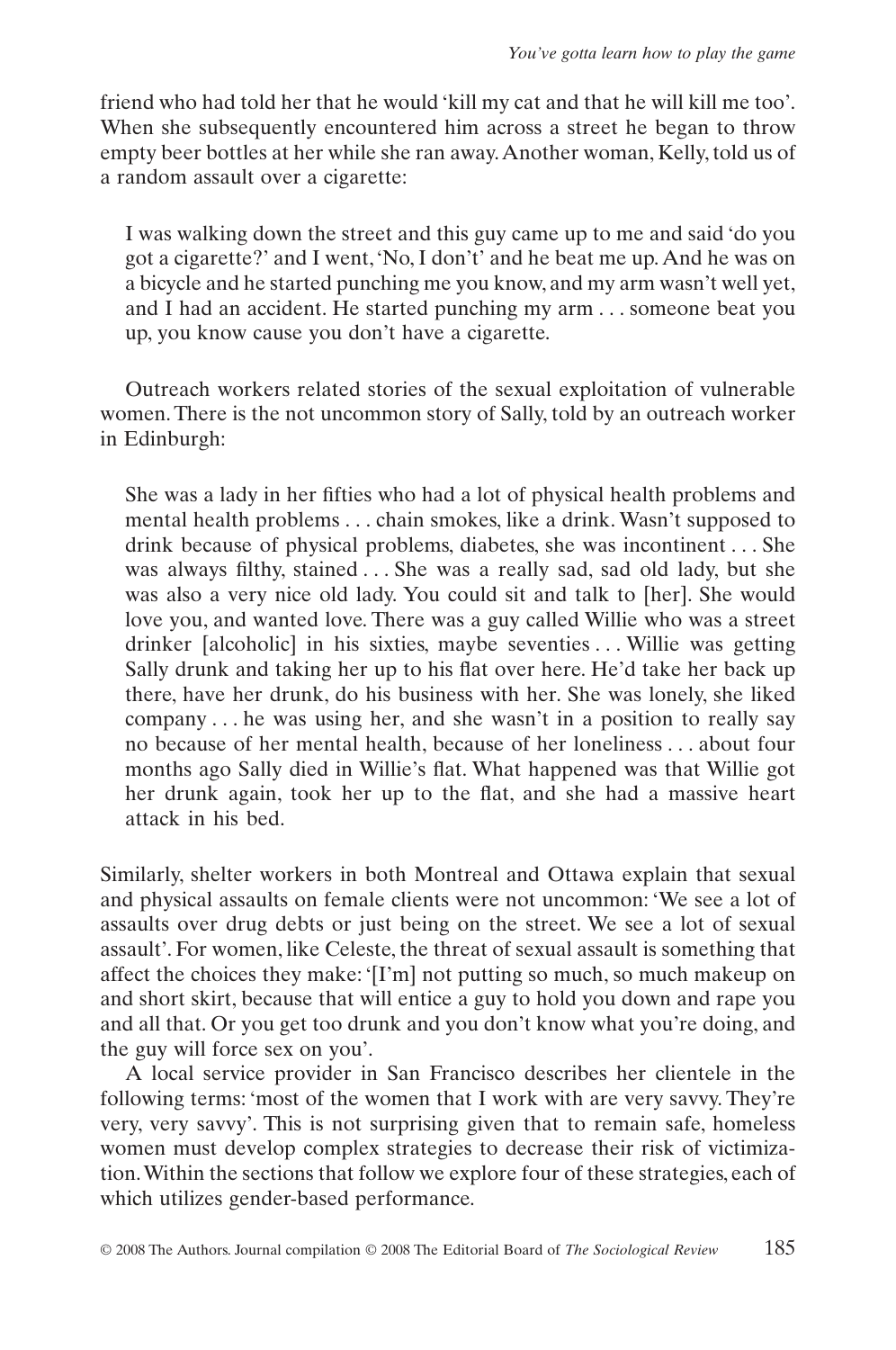## **The femininity simulacrum**

Butler contends that gender performance is repetitively iterated because of interpellating calls from the social audience that must be answered through the articulation of one's gender. When a performance fails to faithfully reproduce idealized gender norms associated with masculinity or femininity, what is revealed is the constructed nature of gender. Thus, when women or men attempt what might be termed 'hyper-femininity', they are copying 'idealized' versions of genders that do not exist as independent reality. Following Baudrillard (1992), we term these performances 'simulacra': copies of things that have no independent reality.

Of the strategies that homeless women employ, one of the first noted is what we call the 'femininity simulacrum'. This strategy is constituted of a range of behaviours that are socially constructed as belonging to the category known as 'female' – including passivity, emotionalism, tenderness, flirtatiousness and/or maternalism, each of which may be performed separately or sometimes successively or concomitantly by the same actor.

We first became aware of this strategy following an interview with a woman we'll call Betty. Betty is a petite older lady, who lives in a single room occupancy hotel in the Tenderloin. One of the authors met Betty at an outreach clinic where she was conducting interviews. Speaking in a soft voice, eyes cast down, posture demure, her comments punctuated with the occasional giggle, she would occasionally look up at the (female) researcher and bat her eyelashes. Statements Betty made would frequently be accompanied with touches on the researcher's arm, hand and shoulder. Unlike other women interviewed, when asked if she thought women had a tougher time on the streets than men, Betty replied, 'Actually, I think it's more difficult to be a man in this community'. One of the reasons as to why Betty saw herself as having an easier time of it in the Tenderloin became apparent when she was asked about her interactions with local police: 'The police like me. They smile at me [giggle]'. In a subsequent conversation with one of the shelter workers about Betty's demeanor during the interview, the worker advised that this behavior was not a-typical in situations where Betty was interacting with those who she perceived as 'authority figures' (such as police and other social workers). According to the worker, what had been witnessed was a type of performance, and one that was not unique to Betty; other women in the Tenderloin community had also been observed by the social worker to behave in a similar manner with 'authority figures'.

With the possibility in mind that some interactions with the homeless women studied, might be, following Goffman, understood as a form of image management, we began to consider the idea of gender performance as a strategy that might be useful to the daily survival of the homeless woman as actor. After all, the adoption of 'strategies of survival' within the urban milieu generally (Lofland, 1973), and within homeless communities in particular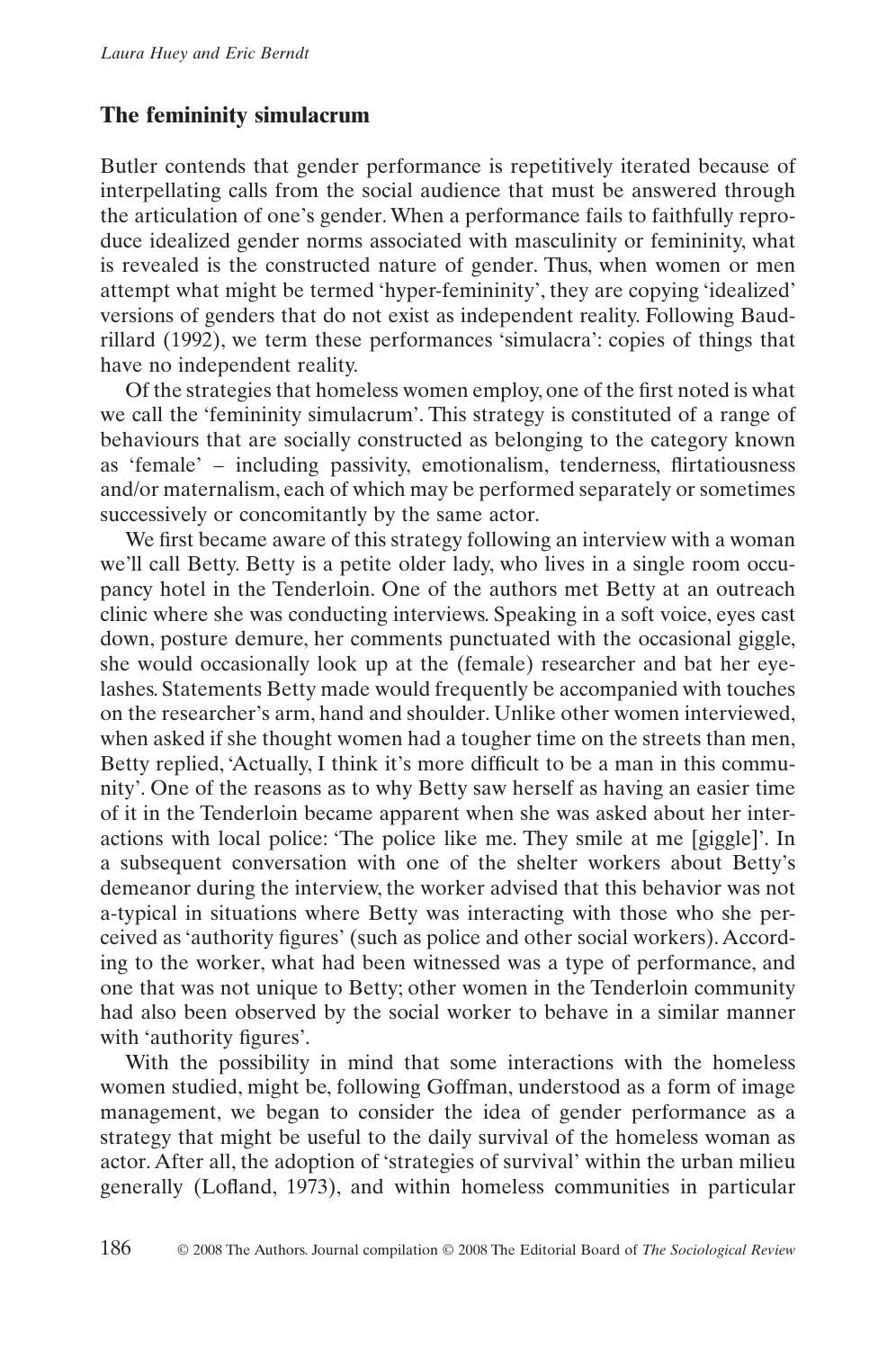(Anderson, 1923; Wallace, 1965; Bahr, 1973; Archard, 1979; Duneier, 1999), has been well documented within the research literature. Thus, armed with this potential insight, we began to explore our idea further through interviews with homeless women and social service providers.The following is excerpted from an interview with Tashika, a service provider who is speaking of some of her female clients:

Tashika: They can be really angry and mad at the whole world. And the minute a cop comes around it's like 'Oh yeah, hi. You remember me'. Yeah, yeah that happens lots.

Interviewer: It's a flirting thing?

Tashika: Yeah.

Similarly, Carol, a homeless woman from Ottawa, says in response to a question as to whether she's witnessed other street women using this tactic, "What did I do officer?" [high-pitched feminine voice]. I know a couple of the hookers in this area and they're like that. They're tough when they have to be, but in a situation where they are put under a little bit of pressure, they'll bat their eyes. "What did I do?" [laughs]'. The purpose underlying the use of this strategy is clear: 'women [who] stare at the ground, or flirt, or act grandmotherly, and often are met with sympathy and courtesy' (Passaro, 1996: 88).

Femininity as performance is also particularly useful in relation to attracting males who will function as protectors for otherwise vulnerable females. As Bourgois *et al*. (2004: 261) note, 'it is difficult and dangerous for young women to remain independent and autonomous on the street. Their vulnerability to direct violence and sexual predation obliges them to enter into an exclusive 'running partnership' with a man'. This point was confirmed by Mary, a resident of the Tenderloin, who explains that 'a lot of women, when they first get out there, they don't know what to do. They're scared. So they get hooked up with some men who're not very good for them'. Rather than looking out for each other, women are often more likely to compete over available males regardless, as Mary states, of whether the object is 'a good guy, a bad guy, or whatever'. This is not an unusual finding: in their study of women's participation in the street drug scene in San Francisco's Haight District, Bourgois *et al*. (2004: 256) noted that 'vulnerability to sexual predation . . . is often experienced as a form of power and agency on the part of the woman who finds herself competing with other young women to be the center of attention of older males'.

It is important to note that the femininity simulacrum as a strategy of self-protection is also potentially problematic; the 'feminine' woman is viewed as vulnerable in the masculinist space of the streets, and those without male protectors are likely to draw the attentions of would-be victimizers. Rose speaks about this vulnerability when she talks about being on the streets outside the shelter, 'I don't like to look feminine when I am in a situation like that'.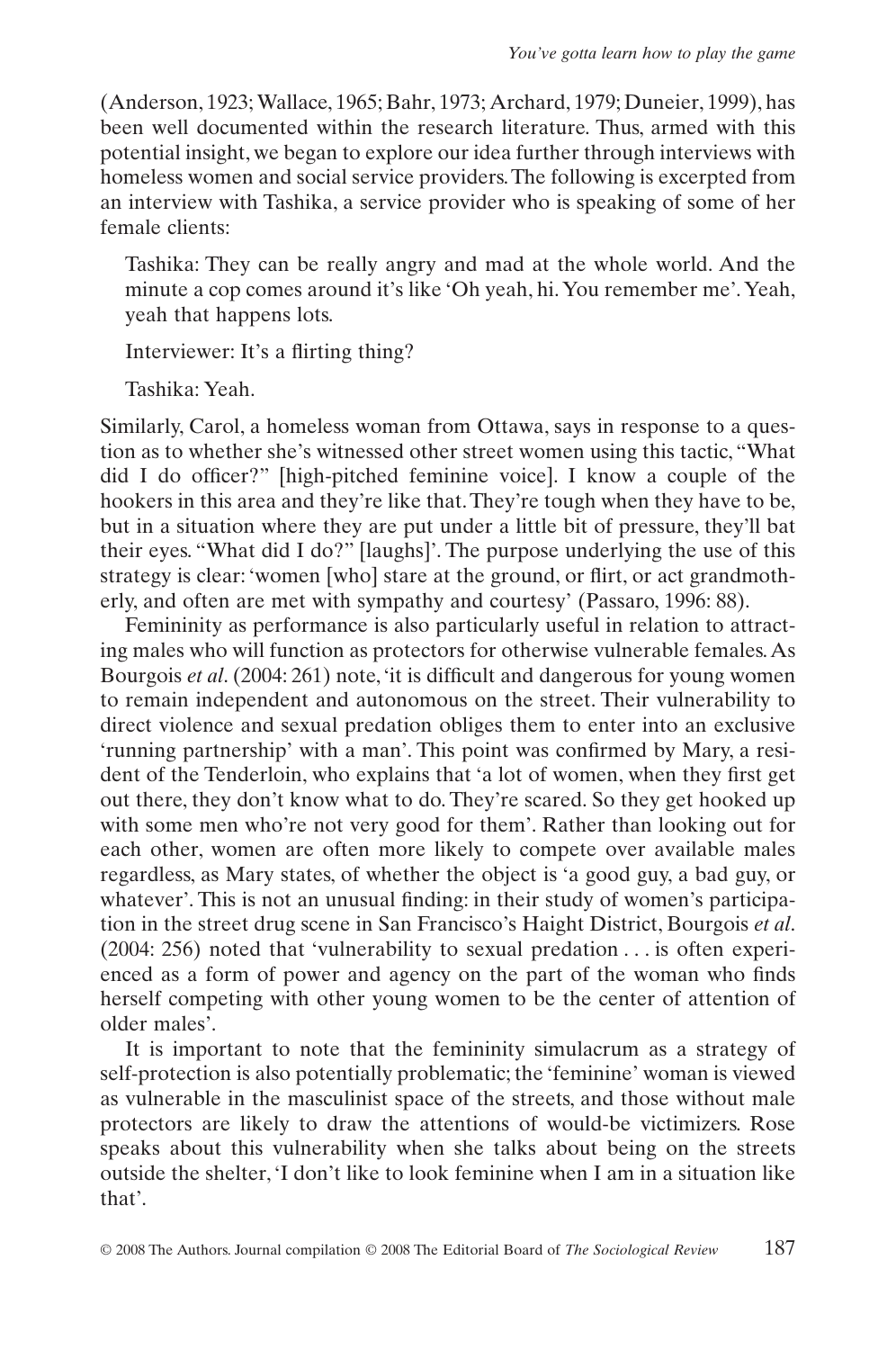# **The masculinity simulacrum**

The second strategy identified is the 'masculinity simulacrum'. This strategy involves the performance of a set of behaviours socially constructed as 'masculine', including aggressiveness, mental and physical toughness, emotionlessness and fearlessness. Women who employ this strategy exhibit these and similar other behaviours in their speech, comportment and dress. In relation to speech, they adopt tough language and are frequently direct and short in their answers. Women interviewed stated that they perform masculinity in their demeanor by being loud, adopting aggressive postures, or acting in a confrontational or challenging manner. With respect to clothing, women who adopt the masculine simulacrum as performance typically eschew clothing that would be considered overtly feminine – bright colours, frills, skirts, blouses, etc – in favour of more masculinized garb, including baggy T-shirts, jeans, golf shirts, and jean jackets. $1,2$ 

Support for the view that the performance of the masculine simulacrum is a strategic performance aimed at preventing victimization can be drawn from the words of the women interviewed, and from local service providers who referenced this style of performance. For example, the following exchange is excerpted from an interview with Patsy from Ottawa who is describing how she attempts to protect herself while out in public spaces:

Patsy: I walk tough. I act tough and I am not really that tough, really, but just so the image like it scares people off and that seems to work.

Interviewer: So do you change your voice?

Patsy: Yes. It goes deep like a man's voice.

Interviewer: And what about your body?

Patsy: I walk with my arms out, very butchy kind of look.

Interviewer: And do you dress like that sometimes too?

Patsy: Yeah, I don't dress feminine.

Terese, who is living in a shelter in Montreal, also acknowledges that her performance of masculinity is a deliberately self-protective act:

I do, um you know, do present myself and kind of act a bit like a boy. When I feel safe, um, I will just be my self, I will be my feminine self. But when I feel intimidated, by just anybody walking down the street, I'll go, 'I belong here' [Terese's voice deepens, her posture becomes more erect].

Jan, a woman in San Francisco's Tenderloin, spoke of the pressure she felt to adopt a masculine performance as a means of protecting herself from victimization: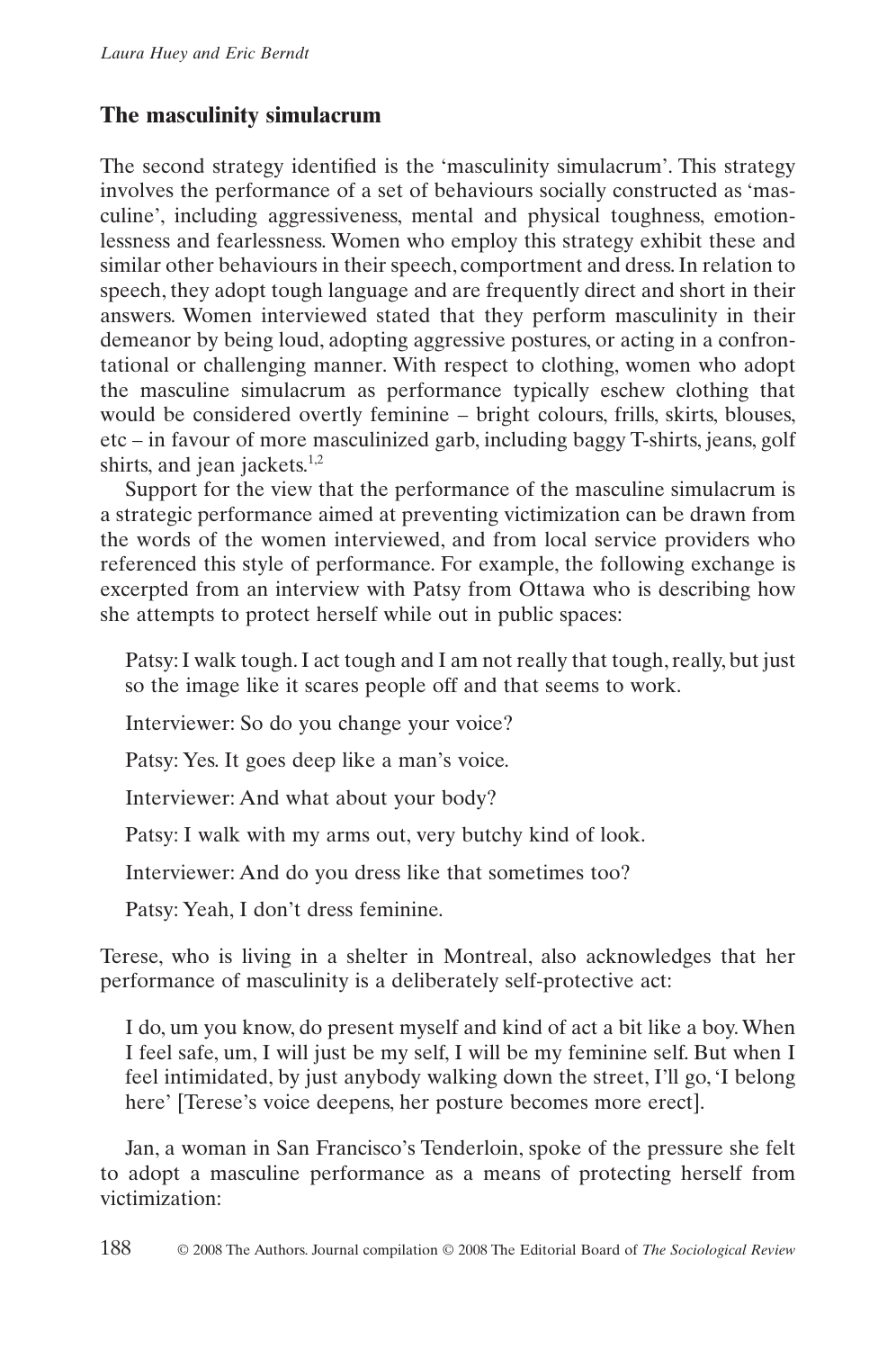Sometimes we have to downplay being a woman. To be tougher than what we seem to be. I have to get to the point of I don't give a darn if you're male or female. If I'm going to have to box you, I'm going to have to box you, or I'm going to have to take something I can use as an equalizer. A lot of us, we have to get tough like that. So hardcore. So, almost manly like, to live out here. We can't be vulnerable. We can't show feelings. We can't show anything. For us women, it's very hard.

As can be seen from Jan's words, the masculinity simulacrum can create tensions within female actors. This point is similarly exemplified in the words of Anna, a Latina from the Tenderloin, who complained, 'For me being on the street, it's very hard for me to be a lady. You know to dress up, be nice, and everything like that. It's like we have to be tough, we have to be on our feet all the time'. This complaint, that some women feel that they must adopt what they perceive to be masculine behaviours and dress, was also heard within the statement of Mary who complained, 'we can't be pretty'.

## **Genderlessness (on being invisible)**

Karen describes sexual harassment as normal conduct on the street, with men often feeling no compunction about presenting sexual demands and comments to women passing by: 'If we're all nice and pretty we get, "damn baby, what's up? Yo, yo, come here. Look at that butt" '. Thus, if femininity is seen as equivalent to vulnerability on the streets, and a woman is unable or unwilling to seek a male companion or to perform convincingly according to the demands of the masculinity simulacrum, than a possible solution lies in the cultivation of invisibility. Homeless women can prevent their victimization by '[making] themselves less visible, less of a target for attack' (Passaro, 1996: 87). In doing so, they are not performing gender, but rather shrinking back from any presentation of self through obscuring visible indicators of overt femininity or masculinity.

One of the ways in which women attempt to become invisible, or genderless, is through the conscious choices they make about their appearance. A shelter worker explains that some of her clients, 'just they try and hide themselves. They disguise themselves . . . so that people don't approach them'. An outreach worker advises that a lot of the women that he sees, 'will wear big heavy clothes and long things to hide their bodies so that people don't approach them'.

Other women simply self-isolate as a means of avoiding attention; Dawn says that if she's in public, she tries to 'isolate' herself. Similarly, Cindy explains, 'I don't go near anybody, I usually watch out for other people'.While this form of the invisibility strategy may be more or less effective as a tactic to prevent victimization, it is clear that this too has a downside for the women who perform it.As Kat explains,'self-isolating' can be a lonely experience that may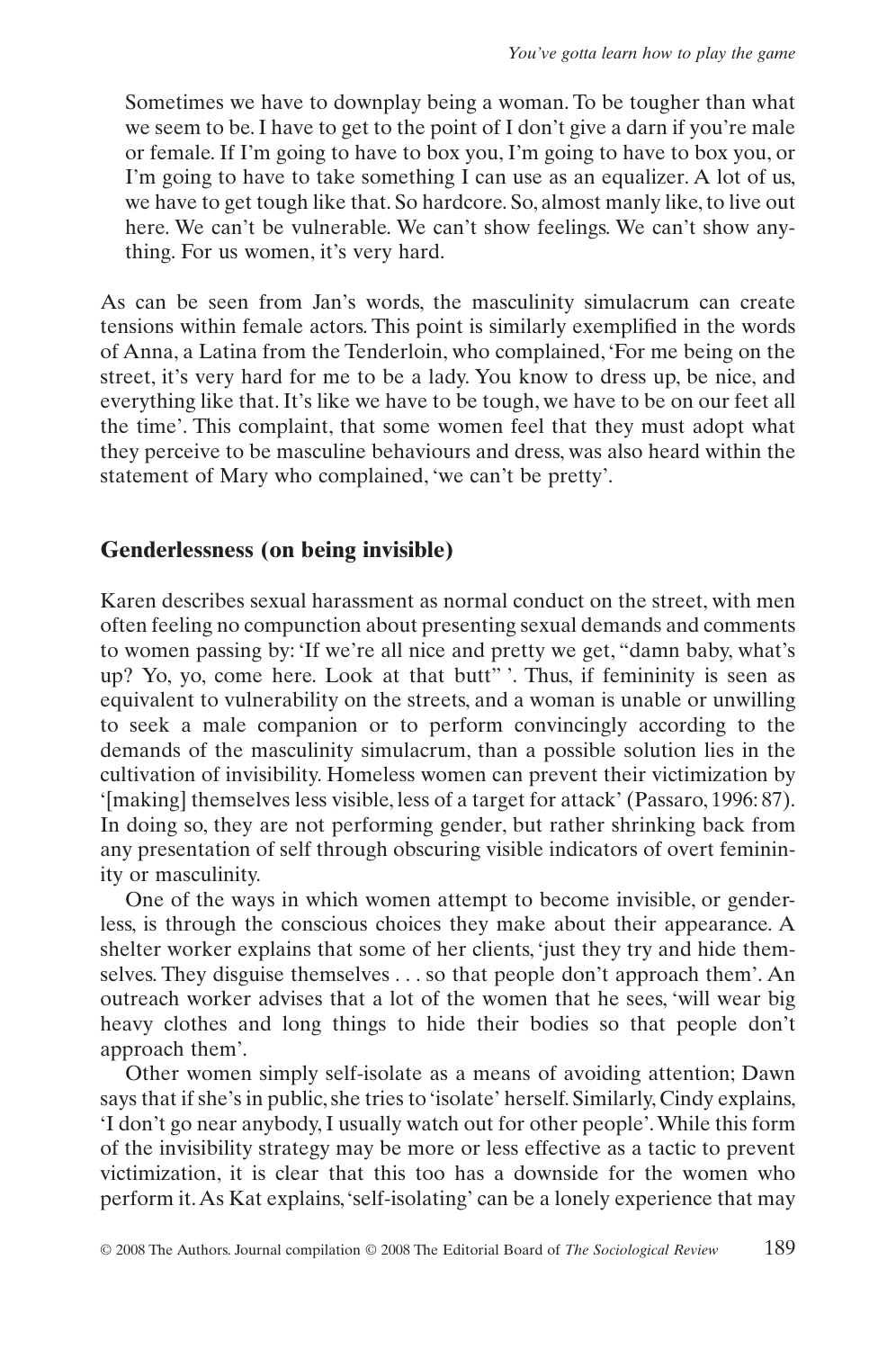increase rather than decrease one's fears: 'in the beginning, it was really hard I was feeling really alone and, you know, you don't know who you can trust or not'.

# **Passing**

The final performance strategy identified, 'passing', is one whereby a woman who self-identifies as heterosexual retains elements of their gendered identity but attempt to pass themselves off as lesbians when approached by men. We use this term somewhat ironically because passing has traditionally been used to refer to the act of gays and lesbians presenting as heterosexual, and sometimes in relation to women presenting as men. In relation to the latter form, the historical literature on homelessness shows multiple examples of lesbian and straight women attempting to pass as men – an extreme form of the masculinity simulacrum (Box-car Bertha and Reitman, 1937; Allsop, 1967; Golden, 1992).

The strategy of passing may be performed in combination with either the masculine simulacrum (presenting as 'butch') or with genderlessness (attempting to present as ambiguous). Sandy, who self-identifies as heterosexual and who performs genderlessness while in public space, notes her use of the passing strategy when approached sexually by males in public: 'The one good thing is that since this is San Francisco and we have such a large lesbian population, we just kind of blend in. That's usually a good way to rebound somebody, say, "Oh, I don't do men" '. In analyzing Sandy's statement the underlying retention of aspects of the feminine ideal are present, namely in the adoption of a 'polite' rejection technique that allows approaching males to 'save face'.

Use of the 'passing' technique was also noted by service providers, as well as by other homeless women we interviewed. In Montreal, an outreach worker suggested that this tactic for preventing potential sexual harassment and/or exploitation was rather common: 'Yes, we see that all the time. That's a big thing here, But this is the Village, this is the gay Village so, you know, they blend in'.

It is important to remember that 'the streets' are not only a masculinist space, but also one inscribed with hetero-normative rules. Thus, 'passing' can also be a problematic tactic in that its performance leaves the actor open to the possibility of physical and sexual assaults motivated by hatred towards one's perceived sexual identity. This problem was raised by an interviewee. In response to a question as to whether she had ever used this tactic or seen it performed by other women, Carol from Ottawa relates the following story:

I have seen this one situation, when I was in Toronto, a girl did that. She just didn't want to be bothered by certain guys and she did it one time with this one guy and it totally backfired on her and she got the extreme shit kicked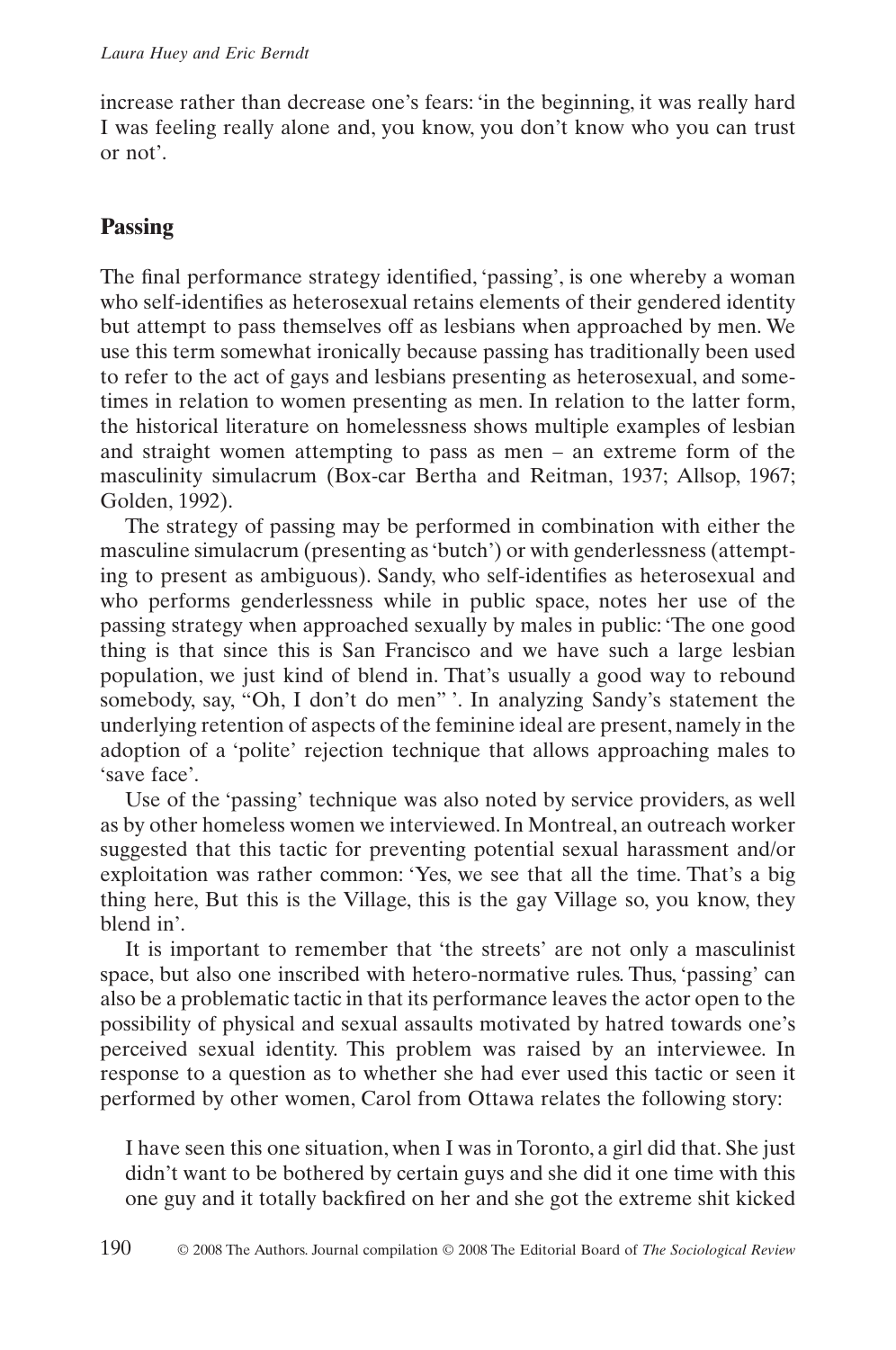out of her like I mean, he just didn't like lesbians and so it kind of backfired on her. So you know you've gotta sort of pick and choose who you are gonna do that with.

#### **Concluding remarks**

In this article we have identified four gendered performances employed as means of preventing victimization by women living in conditions of poverty, social marginalization, and fear. The femininity simulacrum, we suggest, is employed strategically by women seeking to gain support and protection from those seen as holding power on skid row, mainly men.

Other women interviewed consciously choose to perform what we term the masculinity simulacrum as a means of surviving in a space where women are seen as vulnerable, and where masculine displays of aggression are socially acceptable and frequently rewarded. In contrast, genderlessness is a strategy that involves the attempt at presenting a non-gendered message to an audience; it is an attempt at invisibility through the removal of gendered signs or symbols. Passing as a strategy is intended to send a message to an immediate audience that a woman is not sexually interested in men.As is the case with the other strategies discussed here, passing similarly affirms existing gender constructions: women who present as lesbians perform gendered characteristics that a receiving audience can categorize as 'butch' or 'femme'.

Although we have discussed the above performances within the context of understanding how homeless women attempt to avoid victimization within street-based communities, the importance of understanding these performances and their strategic utility is not limited to their social meaning within these spaces and populations. Indeed, we suggest that the project begins here – the integration of complementary aspects of the work of Goffman and Butler to create new modes of conceptualizing the strategic nature of gender as performance – also provides potentially fruitful avenues for further research in other areas related to issues of gender- and sexuality-based inequalities. For example, we envision the utility of such an approach with respect to the potential employment of gender performances in a variety of hierarchical spaces, from prisons to work settings. Further, viewing gender as performance may also yield insights into a variety of patterns of social interactions within, for example, the domestic sphere or at leisure sites.

In concluding, we want to note that although the women we interviewed are using and thus reaffirming existing gender norms to subvert their subject positions, the present analysis should not be interpreted as critical of their actions. Rather, this article should be read as an attempt at tracing women's agency within a social environment where they are frequently viewed as objects of prey. That women like Carol are able to survive twenty-seven years of street life, under conditions that have been frequently violent, is testament to an ability to use and adapt the limited social tools available. In explaining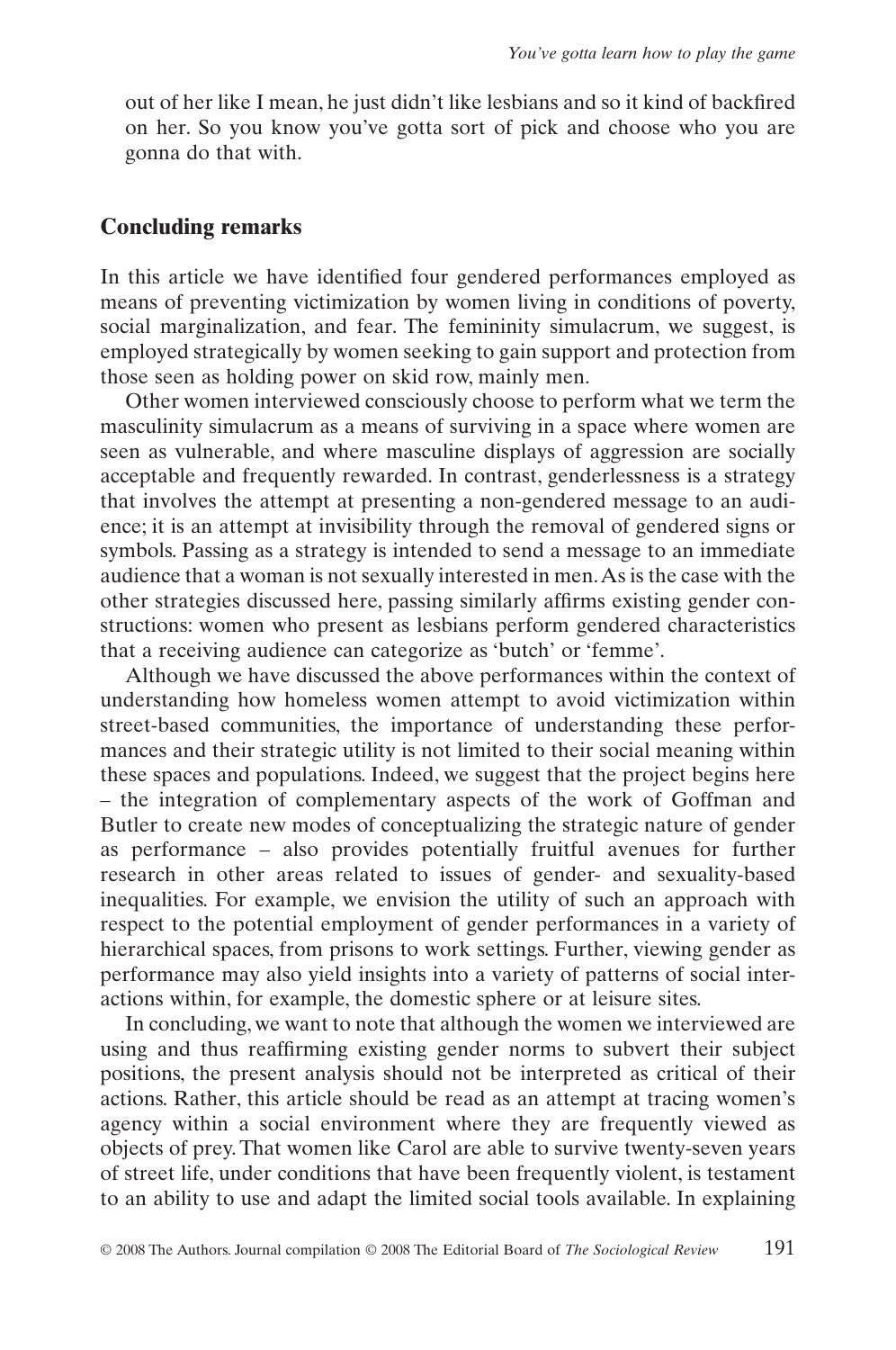#### *Laura Huey and Eric Berndt*

her own willingness to strategize with gender norms to keep herself safe, Carol simply states that if you want to survive, 'You've gotta learn how to play the game'. Carol's view holds an alternate meaning for us: it is through awareness of both the structured practices that keep women unsafe and the exercise of individual agency at local levels that resistance to the victimization of homeless women can be engendered, as well as supports and alternative strategies developed. In other words, we need to understand how the game is played, in order to develop winning strategies.

**Concordia University Received 3 May 2007** Finally accepted 7 January 2008

# **Notes**

- 1 Although it is manifestly true that poor women have unequal access to material goods, there is often a perception that the homeless are unable to exercise any agency with respect to clothing choices. This is not always the case: many facilities receive a wide range of clothing donations that female clients are able to pick from. Service providers, and some of the women interviewed, acknowledged the latter's ability to choose among garments when answering questions about 'preferred styles of dress' and rationales underlying clothing choices.
- 2 Another potential explanation for the choice of wearing more traditionally 'masculine' garb is that a woman might self-identify as a 'butch' lesbian. However, the women that we interviewed for this study self-identified as heterosexual.

# **References**

Allsop, Kenneth, (1967), *Hard Travellin': The Hobo and His History*, New York: Plume.

- Anderson, Nels, (1923), *The Hobo: the Sociology of the Homeless Man*, Chicago: University of Chicago Press.
- Archard, Peter, (1979), *Vagrancy, Alcoholism, and Social Control*, London: Macmillan.
- Bahr, Howard M., (1973), *Skid Row: An Introduction to Disaffiliation*, New York: Oxford University Press.
- Banyard, Victoria L., (1995), ' "Taking Another Route": Daily Survival Narratives from Mothers Who are Homeless', *American Journal of Community Psychology*, 23 (6): 871–891.
- Baudrillard, Jean, (1992), *Simulacra and simulation*, translated by S.F. Glaser, Ann Abor, MI.: University of Michigan Press.
- Bourgois, Phillippe, Bridget Prince and Andrew Moss, (2004), 'The Everyday Violence of Hepatitis C Among Young Women Who Inject Drugs in San Francisco', *Human Organization*, 63 (3): 253–265.
- Box-car Bertha and Ben L. Reitman, (1937), *Sister of the Road: The Autobiography of Box-car Bertha*, New York: Good Label Books.
- Butler, Judith, (1990), *Gender Trouble: Feminism and the Subversion of Identity*, New York: Routledge.
- Butler, Judith, (2004), *Undoing Gender*, New York: Routledge.
- Coston, Charisse T. M. and James O. Finckenauer, (1993), 'Fear of Crime Among Vulnerable Populations: Homeless Women', *Journal of Social Distress and the Homeless*, 2 (1): 1–21.
- D'Ercole Ann and Elmer Struening, (1990), 'Victimization Among Homeless Women: Implications for Service Delivery, *Journal of Community Psychology*, 18 (2): 141–152.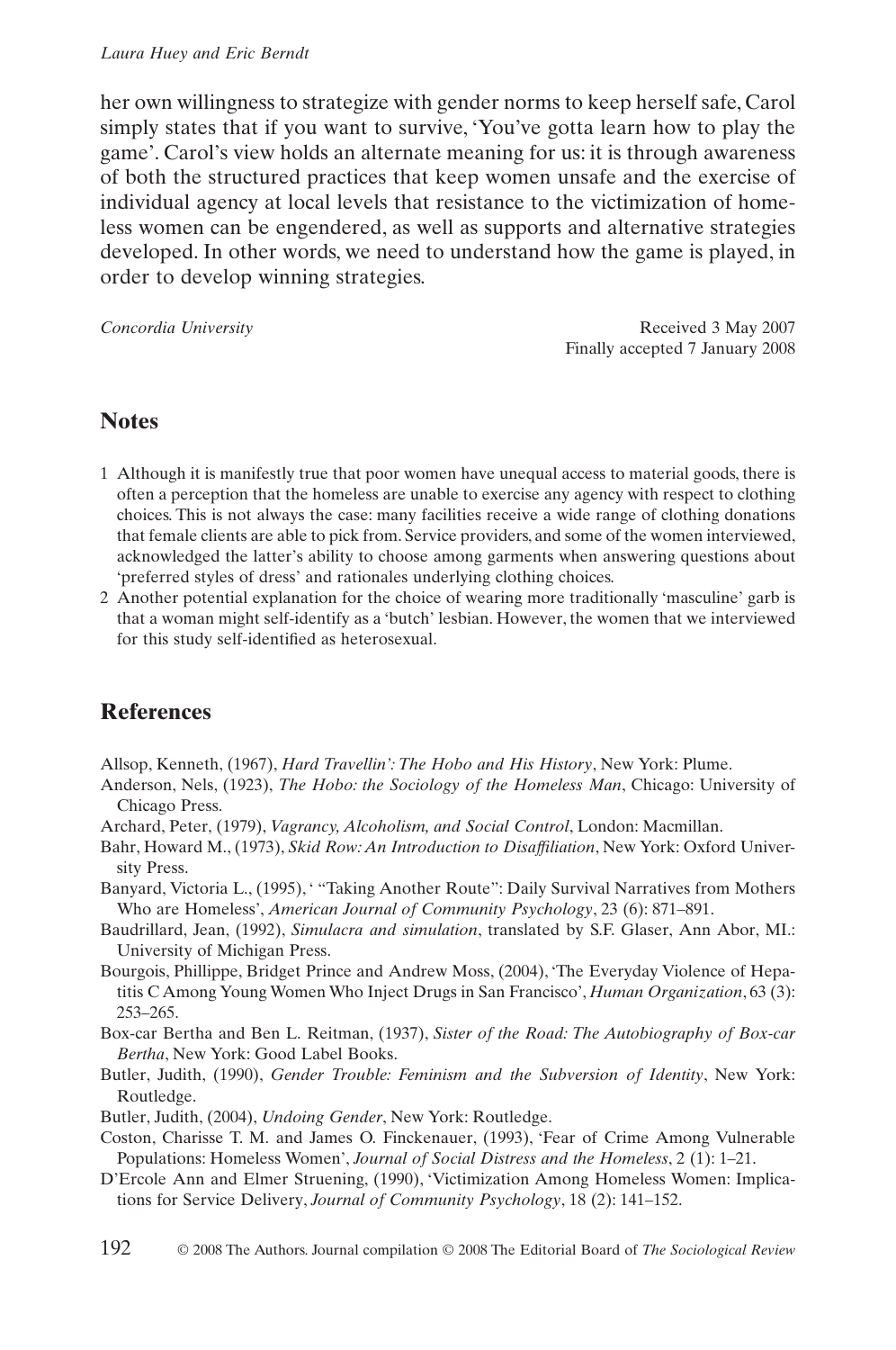Duneier, Mtich, (1999), *Sidewalk*, New York : Farrar, Straus and Giroux.

- Dunn, R. G., (1997), 'Self, Identity, and difference: Mead and the Poststructuralists', *Sociological Quarterly*, 38 (4): 687–705.
- Evans, Rhonda D. and Craig J. Forsyth, (2004), 'Risk Factors, Endurance of Victimization and Survival Strategies: The Impact of the Structural Location of Men and Women on the Experiences within Homeless Milieus', *Sociological Spectrum*, 24: 79–505.
- Fitzpatrick, Kevin M., Mark E. La Gory and Ferris J. Ritchey, (1993), 'Criminal Victimization Among the Homeless', *Justice Quarterly*, 10 (3): 353–368.
- Goffman, Erving, (1959), *The Presentation of Self in Everyday Life*, New York: Anchor.
- Goffman, Erving, (1976), *Gender Advertisements*, New York: Harper Colophon Books.
- Goffman, Erving, (1977) 'The Arrangement Between the Sexes', *Theory and Society*, 4: 301– 331.
- Golden, Stephanie, (1992), *The Women Outside: Meanings and Myths of Homelessness*, Los Angeles: University of California Press.
- Goodman, Lisa A., Mary Ann Dutton and Maxine Harris, (1997), 'The Relationship Between Violence Dimensions and Symptom Severity Among Homeless, Mentally Ill Women', *Journal of Traumatic Stress*, 10 (1): 51–70.
- Jackson, Alecia Youngblood, (2004), 'Performativity Identified', *Qualitative Inquiry*, 10 (5): 673– 690.
- Hagan, John and Bill McCarthy, (1997), *Mean Streets: Youth Crime and Homelessness*, New York: Cambridge University Press.
- Hall, Tom, (2003), *Better Times Than This: Youth Homelessness in Britain*, London: Pluto Press.
- Hardt, Michael and Antonio Negri, (2004), *Multitude: War and Democracy in the Age of Empire*, New York: Perguin Press.
- Huey, Laura, (2007), *Negotiating Demands: The Politics of 'Skid Row' Policing in Edinburgh, San Francisco and Vancouver*, Toronto: University of Toronto Press.
- Huey, Laura and Thomas Kemple, (2007), 'Let the Streets Take Care of Themselves': Making Historical, Sociological and Common Sense of 'Skid Row', *Urban Studies*, 44 (11).
- Lee, Barrett A. and Christopher J. Schreck, (2005), 'Danger on the Streets: Marginality and Victimization Among Homeless People', *American Behavioral Scientist*, 48 (8): 1055–1081.
- Lofland, Lyn H., (1973), *A World of Strangers: Order and Action in Urban Public Space*, New York: Basic Books.
- Lofland, Lyn H., (1975), 'The "Thereness" of Women: A Selective Review of Urban Sociology,' in Marcia Millman and Rosabeth Moss Kanger (eds), *Another Voice: Feminist Perspectives on Social Life and Social Science*, New York: Anchor Books: 144–170.
- Maher, Lisa, Eloise Dunlap, Bruce D. Johnson and Ansley Hamid, (1996), 'Gender, Power, and Alternatiive Living Arrangements in the Inner-city Crack Culture', in *Journal of Research in Crime and Delinquency*, 33 (2): 181–205.
- Nyamathi, Adeline M., Barbara Leake and Lillian Gelberg, (2000), 'Sheltered Versus Nonsheltered Homeless Women: Differences in Health, Behavior, Victimization, and Utilization of Care', *Journal of General Internal Medicine*, 15 (8): 563–572.
- Nelson, Lise, (1999), 'Bodies (and spaces) do matter: The limits of performativity', *Gender Place & Culture: A Journal of Feminist Geography*, 6 (4): 331–353.
- Passaro, Joanne, (1996), *The Unequal Homeless: Men in the Streets,Women in their Place*, London: Routledge.
- Taylor, Verta and Leila J. Rupp, (2004), 'Chicks with Dicks, Men in Dresses: What It Means to Be a Drag Queen', *Journal of Homosexuality*, 46 (3/4): 113–133.
- Tyler, Kimberly A. and Katherine A. Johnson, (2004), 'Victims And Offenders: Accounts Of Paybacks, Invulnerability, And Financial Gain Among Homeless Youth', *Deviant Behavior*, 25: 427–449.
- Waccholz, Sandra, (2005), 'Hate Crimes Against the Homeless: Warning-Out New England Style', *Journal of Sociology and Social Welfare*, 32 (4): 141–163.
- Wallace, Samuel E., (1965), *Skid Row as a Way of Life*, New Jersey: Bedminster Press.